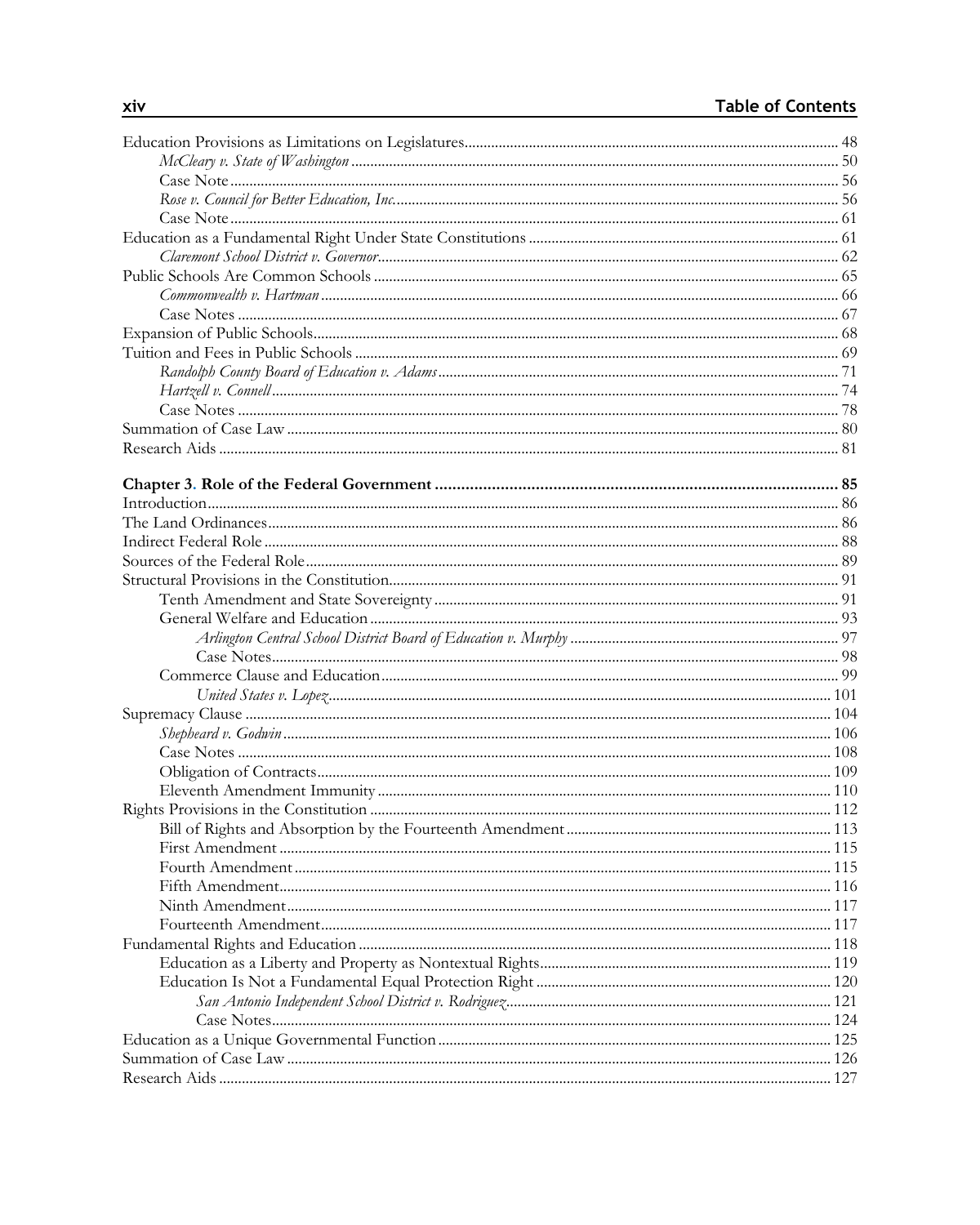| In the Petition to Transfer Territory from High School District No. 6, Lame Deer, Rosebud County, Montana, |  |
|------------------------------------------------------------------------------------------------------------|--|
| to High School District No. 1, Hardin, Big Horn County v. Lame Deer High School District  150              |  |
|                                                                                                            |  |
|                                                                                                            |  |
|                                                                                                            |  |
|                                                                                                            |  |
|                                                                                                            |  |
|                                                                                                            |  |
|                                                                                                            |  |
|                                                                                                            |  |
|                                                                                                            |  |
|                                                                                                            |  |
|                                                                                                            |  |
|                                                                                                            |  |
|                                                                                                            |  |
|                                                                                                            |  |
|                                                                                                            |  |
|                                                                                                            |  |
|                                                                                                            |  |
|                                                                                                            |  |
|                                                                                                            |  |
|                                                                                                            |  |
|                                                                                                            |  |
|                                                                                                            |  |
|                                                                                                            |  |
|                                                                                                            |  |
|                                                                                                            |  |
| Summation of Case Law                                                                                      |  |
|                                                                                                            |  |
|                                                                                                            |  |
|                                                                                                            |  |
|                                                                                                            |  |
|                                                                                                            |  |
|                                                                                                            |  |
|                                                                                                            |  |
|                                                                                                            |  |
|                                                                                                            |  |
|                                                                                                            |  |
|                                                                                                            |  |
|                                                                                                            |  |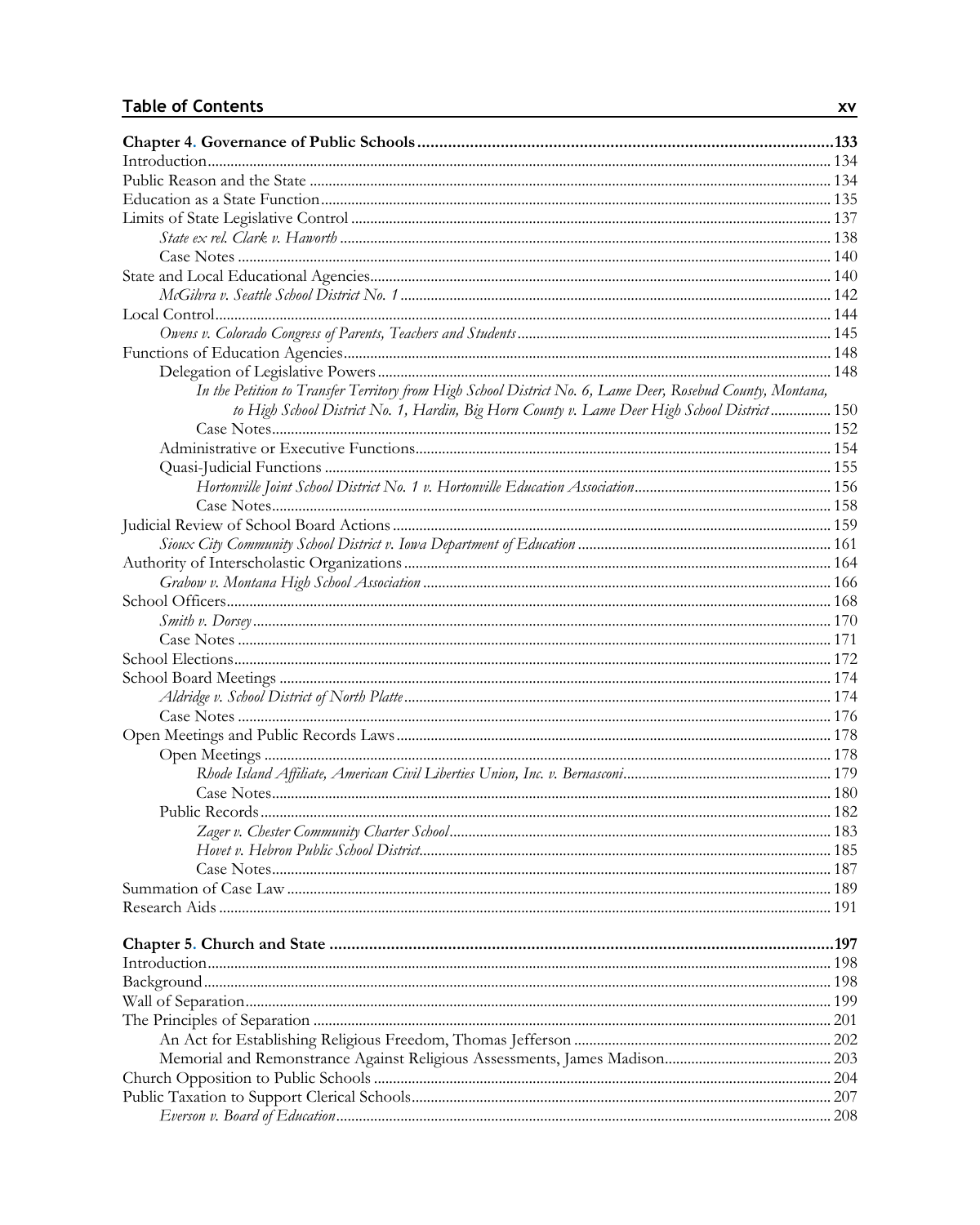| Illinois ex rel. McCollum v. Board of Education of School District No. 71, Champaign County, Illinois 261 |      |
|-----------------------------------------------------------------------------------------------------------|------|
|                                                                                                           |      |
|                                                                                                           |      |
|                                                                                                           |      |
|                                                                                                           |      |
|                                                                                                           |      |
|                                                                                                           |      |
|                                                                                                           |      |
|                                                                                                           |      |
|                                                                                                           |      |
|                                                                                                           |      |
|                                                                                                           |      |
|                                                                                                           |      |
| Lee v. Weisman                                                                                            | .275 |
|                                                                                                           |      |
|                                                                                                           |      |
|                                                                                                           |      |
|                                                                                                           |      |
|                                                                                                           |      |
|                                                                                                           |      |
|                                                                                                           |      |
|                                                                                                           |      |
|                                                                                                           | 294  |
|                                                                                                           |      |
|                                                                                                           |      |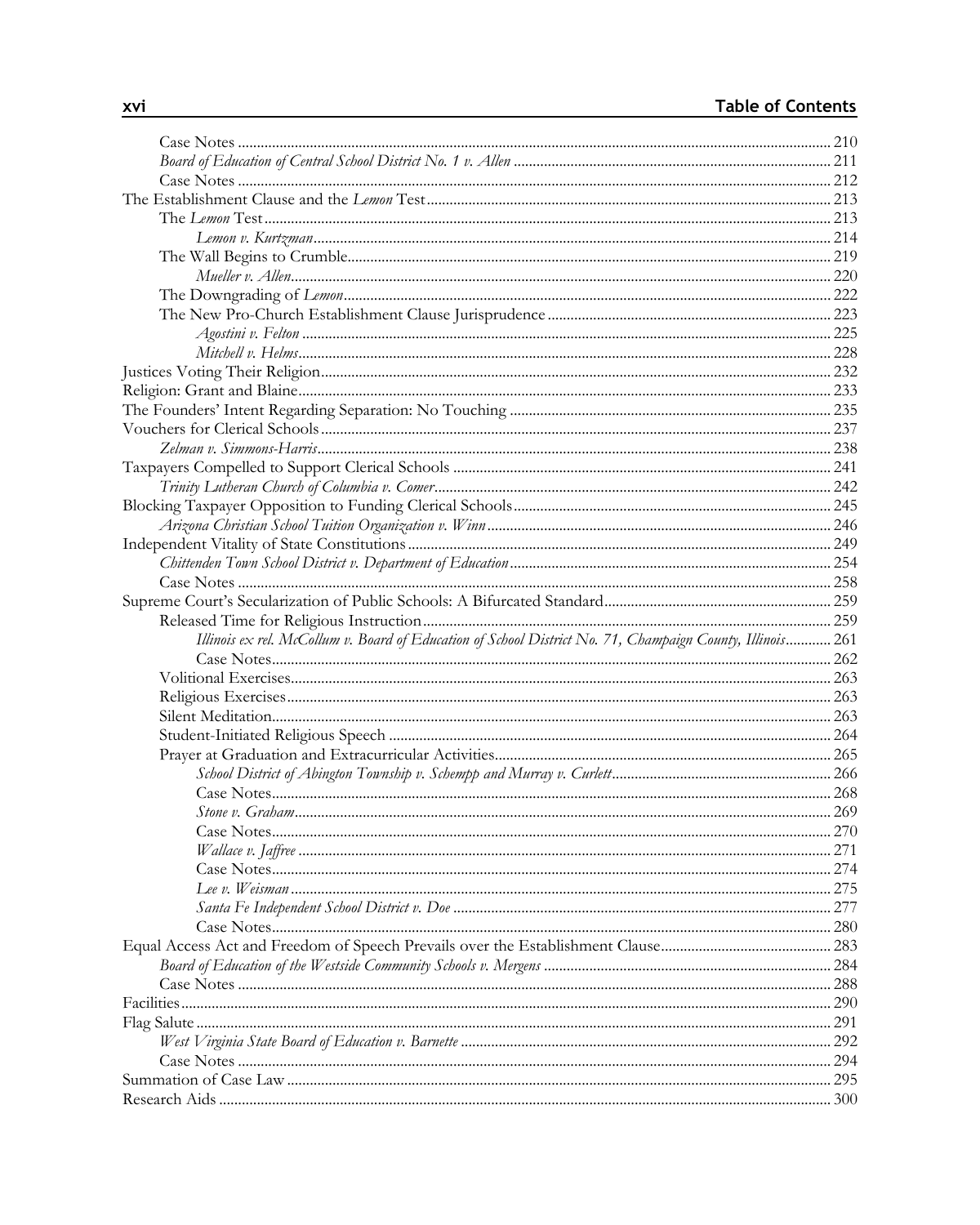| League of Women Voters of Washington v. State of Washington and Washington State Charter Schools |     |
|--------------------------------------------------------------------------------------------------|-----|
|                                                                                                  |     |
|                                                                                                  |     |
|                                                                                                  |     |
|                                                                                                  |     |
|                                                                                                  |     |
|                                                                                                  |     |
|                                                                                                  |     |
|                                                                                                  |     |
|                                                                                                  |     |
|                                                                                                  |     |
|                                                                                                  |     |
|                                                                                                  |     |
|                                                                                                  |     |
|                                                                                                  |     |
|                                                                                                  |     |
|                                                                                                  |     |
|                                                                                                  |     |
|                                                                                                  |     |
|                                                                                                  |     |
|                                                                                                  |     |
|                                                                                                  |     |
|                                                                                                  |     |
|                                                                                                  | 393 |
|                                                                                                  |     |
|                                                                                                  |     |
|                                                                                                  |     |
|                                                                                                  |     |
|                                                                                                  |     |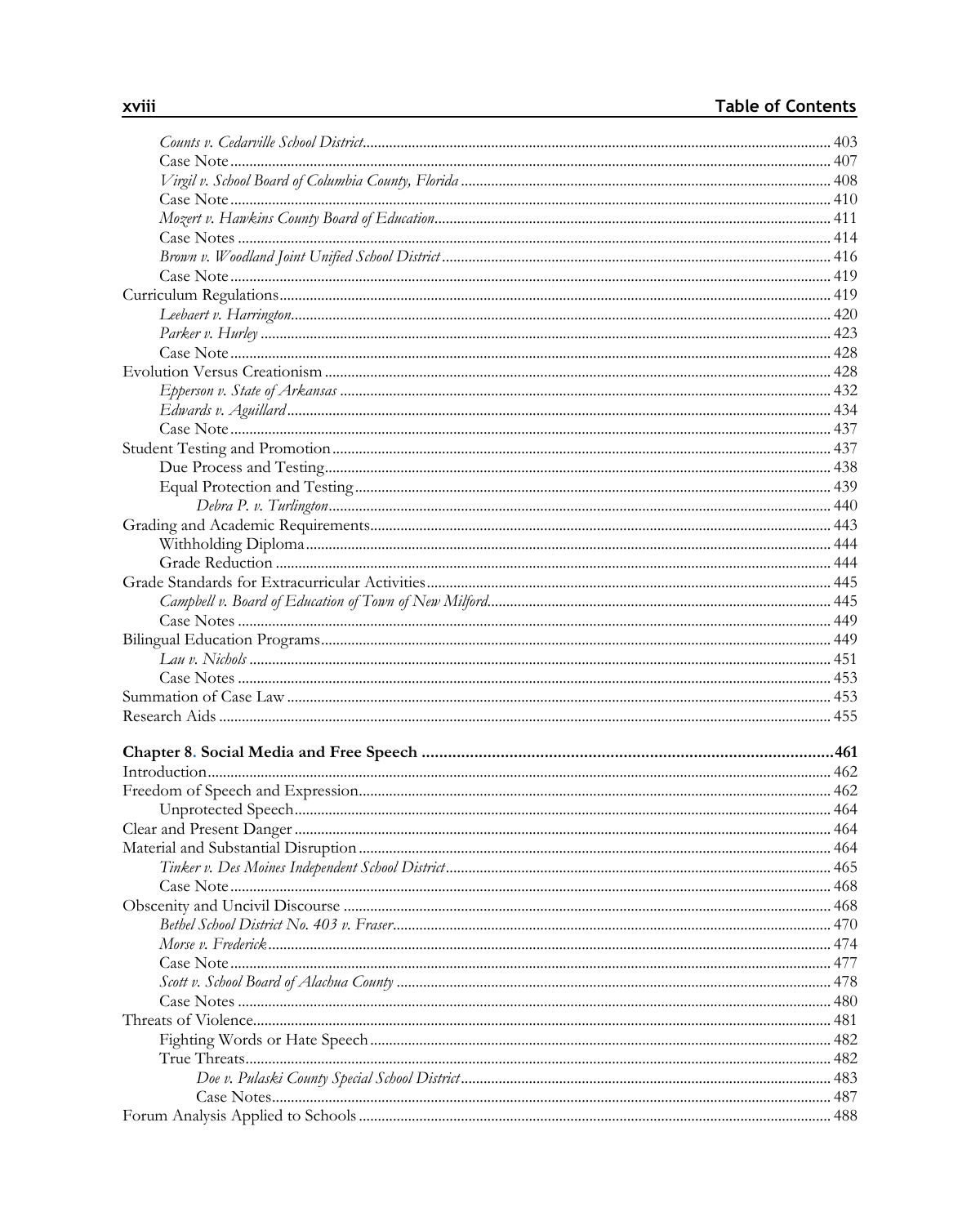| Board of Education of Independent School District No. 92 of Pottawatomie County v. Earls  556 |     |
|-----------------------------------------------------------------------------------------------|-----|
|                                                                                               |     |
|                                                                                               |     |
|                                                                                               |     |
|                                                                                               |     |
|                                                                                               |     |
|                                                                                               | 570 |
|                                                                                               |     |
|                                                                                               |     |
|                                                                                               |     |
|                                                                                               |     |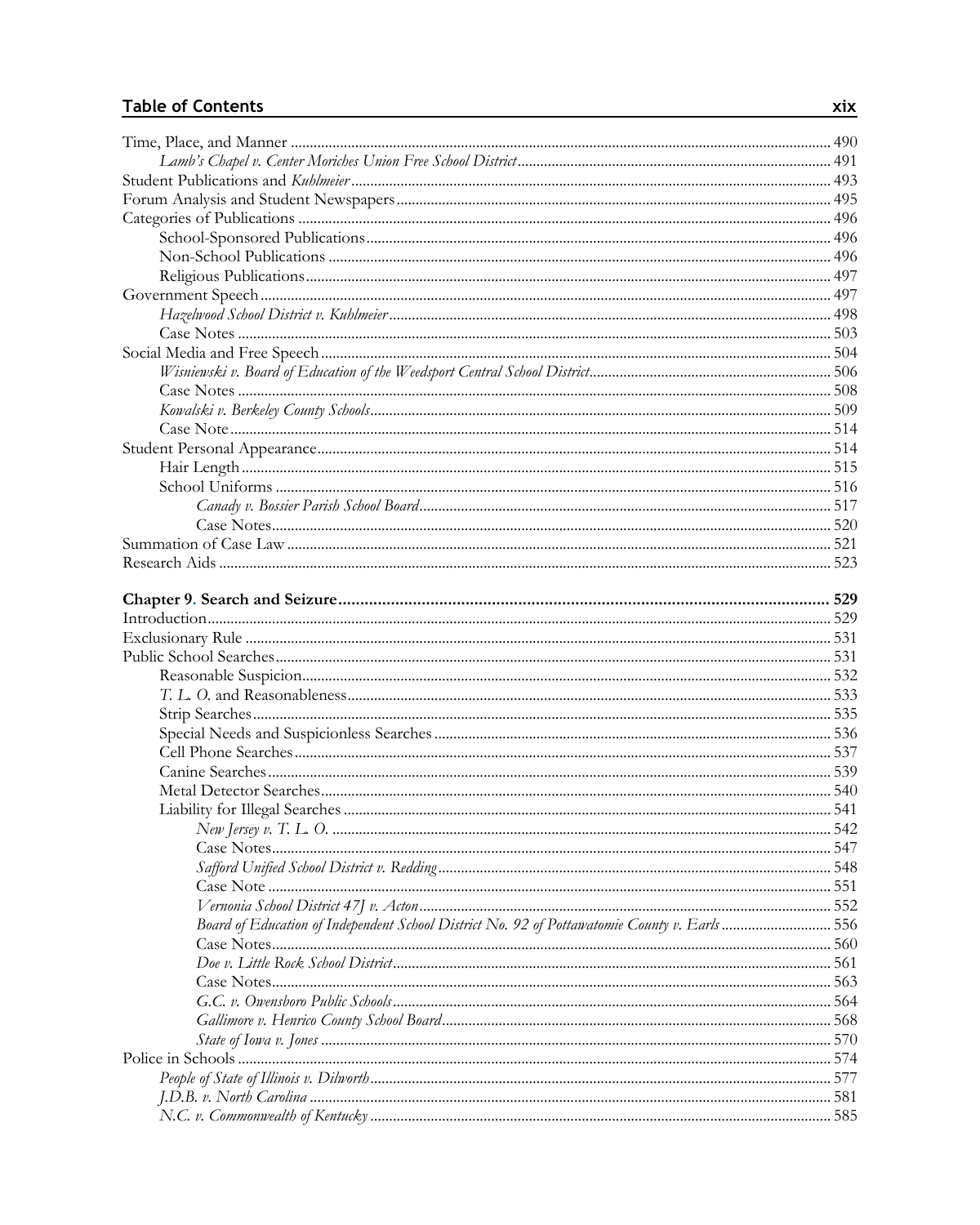| Chapter 10. Student Rights: Common Law, Constitutional Due Process, and Statutory |     |
|-----------------------------------------------------------------------------------|-----|
|                                                                                   |     |
|                                                                                   |     |
|                                                                                   |     |
|                                                                                   |     |
|                                                                                   |     |
|                                                                                   |     |
|                                                                                   |     |
|                                                                                   |     |
|                                                                                   |     |
|                                                                                   |     |
|                                                                                   |     |
|                                                                                   |     |
|                                                                                   |     |
|                                                                                   |     |
|                                                                                   |     |
|                                                                                   |     |
|                                                                                   |     |
|                                                                                   |     |
|                                                                                   |     |
|                                                                                   |     |
|                                                                                   |     |
|                                                                                   |     |
|                                                                                   |     |
|                                                                                   |     |
|                                                                                   |     |
|                                                                                   |     |
|                                                                                   |     |
|                                                                                   |     |
|                                                                                   |     |
|                                                                                   |     |
|                                                                                   |     |
|                                                                                   |     |
|                                                                                   |     |
|                                                                                   |     |
|                                                                                   |     |
| Child Abuse                                                                       | 656 |
|                                                                                   |     |
|                                                                                   |     |
|                                                                                   |     |
|                                                                                   |     |
|                                                                                   |     |
|                                                                                   |     |
|                                                                                   |     |
|                                                                                   |     |
|                                                                                   |     |
|                                                                                   |     |
|                                                                                   |     |
|                                                                                   |     |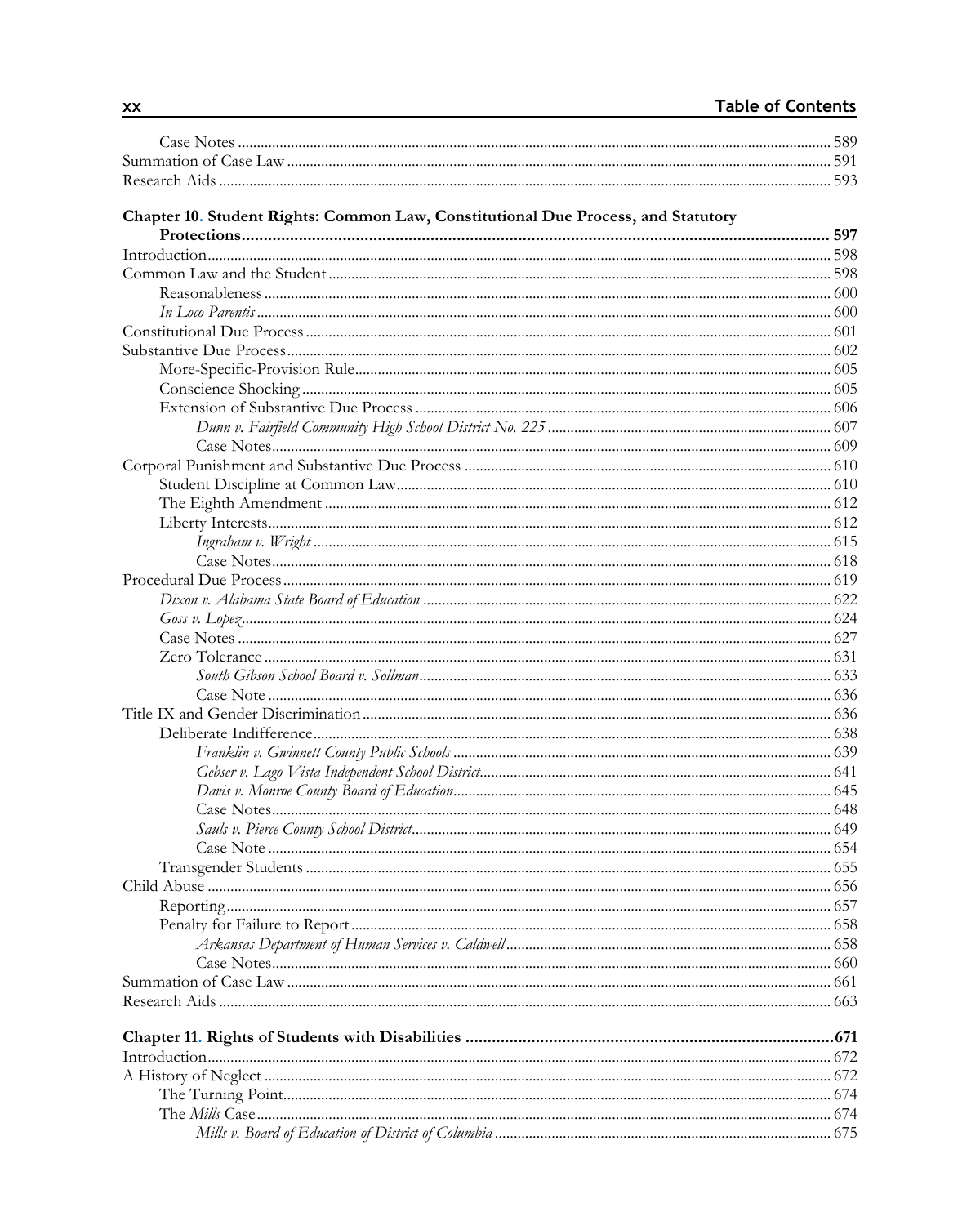| .738 |
|------|
|      |
|      |
|      |
|      |
|      |
|      |
|      |
|      |
|      |
|      |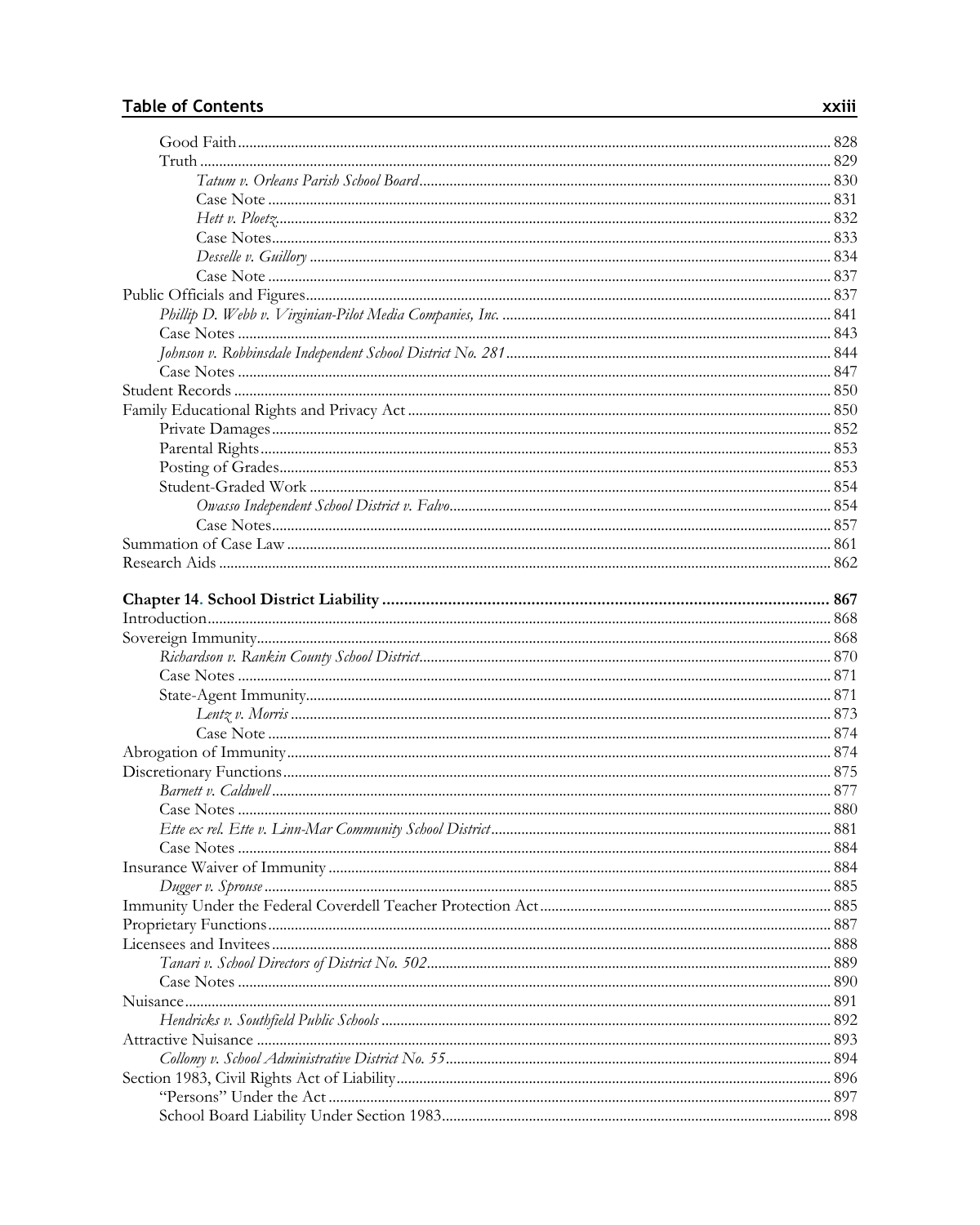| L. R. Parent and Natural Guardian of N.R., a minor v. School District of Philadelphia 910 |  |
|-------------------------------------------------------------------------------------------|--|
|                                                                                           |  |
|                                                                                           |  |
|                                                                                           |  |
|                                                                                           |  |
|                                                                                           |  |
|                                                                                           |  |
|                                                                                           |  |
|                                                                                           |  |
|                                                                                           |  |
|                                                                                           |  |
|                                                                                           |  |
|                                                                                           |  |
|                                                                                           |  |
|                                                                                           |  |
|                                                                                           |  |
|                                                                                           |  |
|                                                                                           |  |
|                                                                                           |  |
|                                                                                           |  |
|                                                                                           |  |
|                                                                                           |  |
|                                                                                           |  |
|                                                                                           |  |
|                                                                                           |  |
|                                                                                           |  |
|                                                                                           |  |
|                                                                                           |  |
|                                                                                           |  |
|                                                                                           |  |
|                                                                                           |  |
|                                                                                           |  |
|                                                                                           |  |
|                                                                                           |  |
|                                                                                           |  |
|                                                                                           |  |
|                                                                                           |  |
|                                                                                           |  |
|                                                                                           |  |
|                                                                                           |  |
|                                                                                           |  |
|                                                                                           |  |
|                                                                                           |  |
|                                                                                           |  |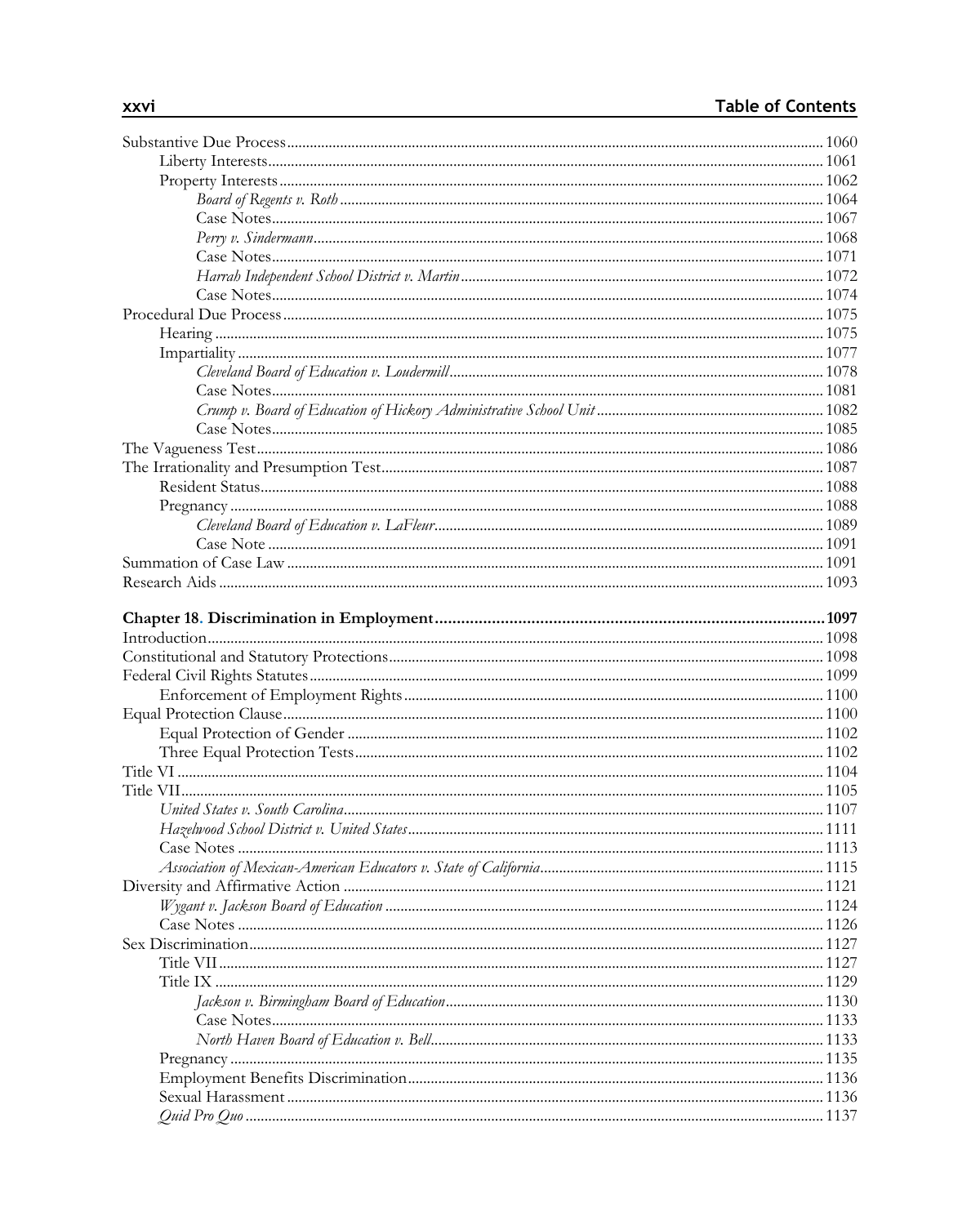| Chalk v. United States District Court Central District of California and Orange County Superintendent of |  |
|----------------------------------------------------------------------------------------------------------|--|
|                                                                                                          |  |
|                                                                                                          |  |
|                                                                                                          |  |
|                                                                                                          |  |
|                                                                                                          |  |
|                                                                                                          |  |
|                                                                                                          |  |
|                                                                                                          |  |
|                                                                                                          |  |
|                                                                                                          |  |
|                                                                                                          |  |
|                                                                                                          |  |
|                                                                                                          |  |
|                                                                                                          |  |
|                                                                                                          |  |
|                                                                                                          |  |
|                                                                                                          |  |
|                                                                                                          |  |
|                                                                                                          |  |
|                                                                                                          |  |
|                                                                                                          |  |
|                                                                                                          |  |
|                                                                                                          |  |
|                                                                                                          |  |
|                                                                                                          |  |
| Janus v. American Federation of State, County, and Municipal Employees, Council 31 1203                  |  |
|                                                                                                          |  |
|                                                                                                          |  |
|                                                                                                          |  |
|                                                                                                          |  |
|                                                                                                          |  |
|                                                                                                          |  |
|                                                                                                          |  |
|                                                                                                          |  |
|                                                                                                          |  |
|                                                                                                          |  |